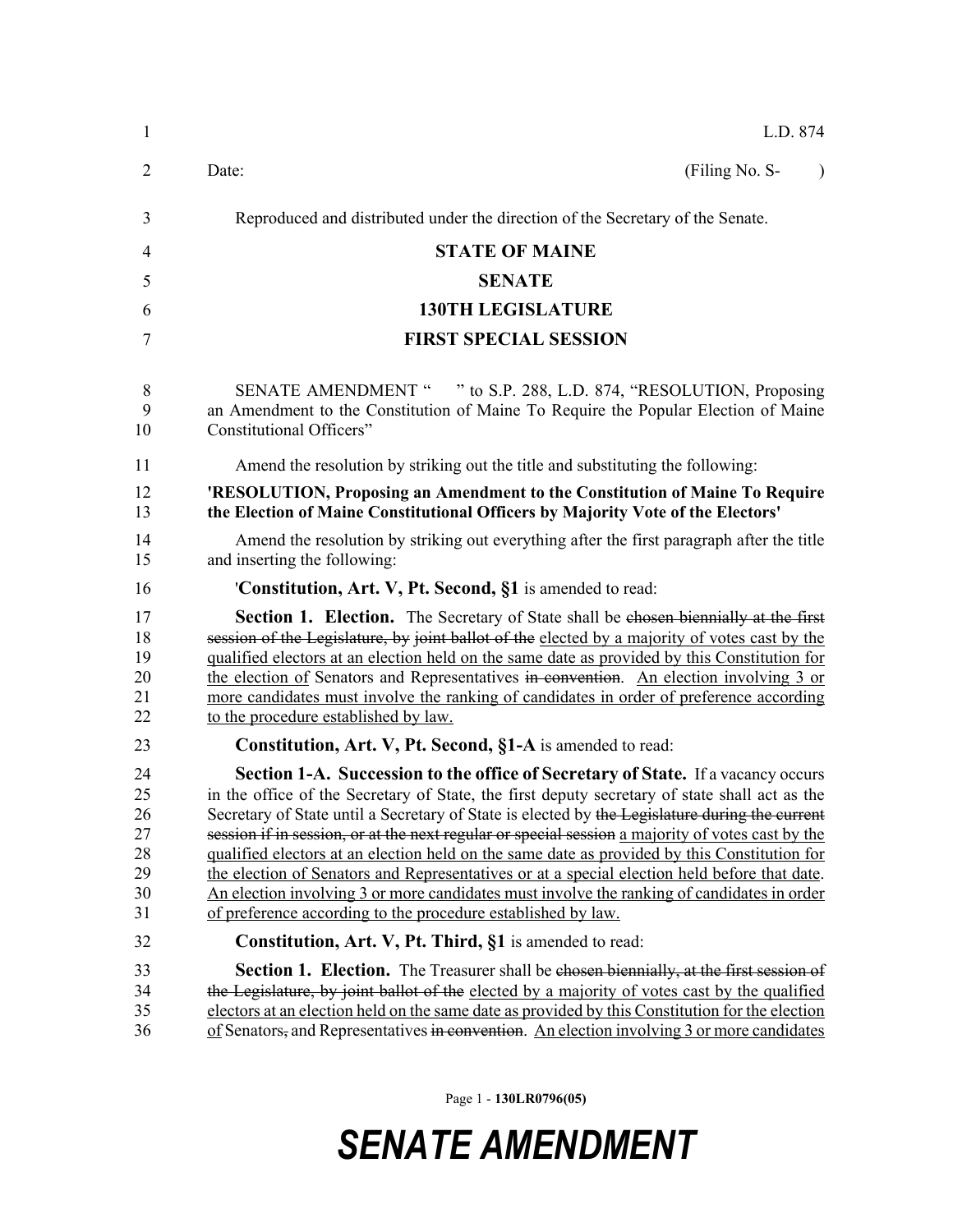must involve the ranking of candidates in order of preference according to the procedure established by law. 1 2

3 **Constitution, Art. V, Pt. Third, §1-A** is amended to read:

4 **Section 1-A. Succession to the office of Treasurer.** If a vacancy occurs in the 5 office of Treasurer of State, the deputy treasurer of state shall act as the Treasurer of State 6 until a Treasurer of State is elected by the Legislature during the current session if in 7 session, or at the next regular or special session a majority of votes cast by the qualified 8 electors at an election held on the same date as provided by this Constitution for the election 9 of Senators and Representatives or at a special election held before that date. An election 10 involving 3 or more candidates must involve the ranking of candidates in order of 11 preference according to the procedure established by law.

12 **Constitution, Art. IX, §11** is amended to read:

13 **Section 11. Attorney General.** The Attorney General shall be chosen biennially 14 by joint ballot elected by a majority of votes cast by qualified electors at the election held 15 on the same date as provided by this Constitution for the election of the Senators and 16 Representatives in convention. An election involving 3 or more candidates must involve 17 the ranking of candidates in order of preference according to the procedure established by 18 law. Vacancy in said office occurring when the Legislature is not in session, may be filled 19 by appointment by the Governor, subject to confirmation as required by this Constitution 20 for Justices of the Supreme Judicial Court.

21 **Constitutional referendum procedure; form of question; effective date.**  22 **Resolved:** That the municipal officers of this State shall notify the inhabitants of their 23 respective cities, towns and plantations to meet, in the manner prescribed by law for holding 24 a statewide election, at a statewide election held in the month of November following the 25 passage of this resolution, to vote upon the ratification of the amendment proposed in this 26 resolution by voting upon the following question:

27 "Do you favor amending the Constitution of Maine to provide that the 28 Secretary of State, the Treasurer of State and the Attorney General be 29 elected biennially by a majority of the votes cast for office by qualified 30 electors and, in the case of an election involving 3 or more candidates, by 31 ranking candidates in order of preference?"

32 The legal voters of each city, town and plantation shall vote by ballot on this question 33 and designate their choice by a cross or check mark placed within the corresponding square 34 below the word "Yes" or "No." The ballots must be received, sorted, counted and declared 35 in open ward, town and plantation meetings and returns made to the Secretary of State in 36 the same manner as votes for members of the Legislature. The Governor shall review the 37 returns. If it appears that a majority of the legal votes are cast in favor of the amendment, 38 the Governor shall proclaim that fact without delay and the amendment becomes part of 39 the Constitution of Maine on the date of the proclamation.

40 **Secretary of State shall prepare ballots. Resolved:** That the Secretary of State 41 shall prepare and furnish to each city, town and plantation all ballots, returns and copies of 42 this resolution necessary to carry out the purposes of this referendum.'

Page 2 - **130LR0796(05)**

*SENATE AMENDMENT*